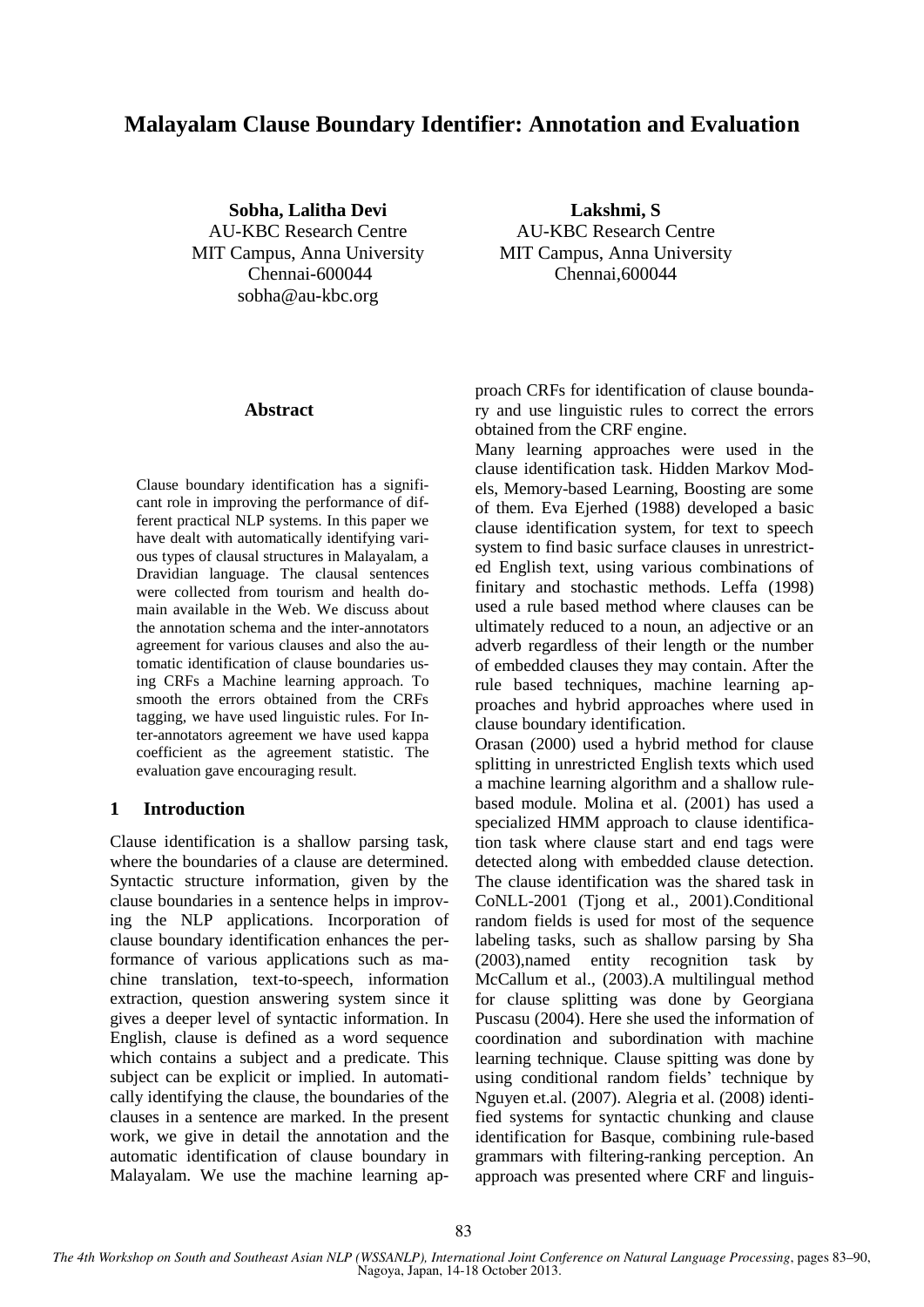tic rules were used and cascaded by an error analyzer by Vijay et al., (2008).

There have been limited efforts on clause identification for Indian languages. One such approach is in Tamil where Vijay et al. (2009) has used CRFs based approach, where the syntactic rules are used for error correction. Daraksha Parveen et al. (2011) has done clause boundary identification task for Urdu using classifiers. They have used the machine learning technique, which has linguistic rules as features, to identify the clausal boundaries first and the misclassified clause boundaries were corrected using additional linguistic rules. Aniruddha Ghosh et al. (2010) had worked for Bengali, where they have used rules for identifying the clause boundaries and CRFs to classify the clause. In Bengali, corpus used is from NLP Tool Contest: ICON 2009, they have annotated the clause information. Hindi clause boundary information is automatically tagged using the Stage 1 parser for Hindi developed by Husain et al. (2009).

The paper is arranged as follows, in the next section we discuss about the various clausal structures in Malayalam. In the third section, we have explained about the annotation of clause boundary markers and explained the inter-annotator agreement. The automatic clause boundary identification system and its evaluation are explained in fourth section and finally the conclusion and reference section is presented.

# **2 Clause Structures**

We describe in detail about the clauses and the clausal structures in Malayalam, one of the South Dravidian language. It is a verb final language and also a free word order language. It has postpositions, the genitive precedes the head noun in the genitive phrase and the Complementizer follows the embedded clause. It is a nominativeaccusative language like the other Dravidian languages. Here, due to rich inflection, the morphology of the words contributes more information than in English which is a non-inflected language. The clause boundaries are indicated by suffixes attached to the verb. We have considered the following clauses for analysis, Relative participle clause (RP), Conditional clause (CON), Infinitive clause (INF), Complementizer (COM) and Main clause (MCL). The clause is identified by the type of non-finite verb present in the sentence. Different structures in each clause are described below.

### **2.1 Relative Participle Clause**

The relative participle clause is identified by the relative participle suffix 'a' attached to the nonfinite verb in a sentence. The relative participle (RP) verb takes all tense forms. The future form is essentially restricted to certain types of written usage (Asher and Kumari, 1997).Based on the constituents that follow the relative participle verb, the relative participle clause can have the following patterns.

### RP verb followed by Noun

1. *da:hajalam kontuvarunna pla:stikk* DrinkingWater bring+present+rp plastic  *kuppikal vanapAlakar thatayunnunt.* bottle+pl forestguard+pl prevent+pres+be+pres (Forest guards are preventing plastic bottles in which drinking water is brought.)

This is the most common structures of RP clause, RP verb followed by a noun phrase, which will take all the case markers. This NP can also be preceded by a genitive noun. In the above sentence RP verb ' kontuvarunna ' (bringing) is followed by a Noun phrase ' pla:stikk kuppikal'(plastic bottles)

### RP verb followed by PSP

2. *tibattil ethunna ya:thrakka:r*  Tibet+loc reach+present+RP traveller+pl  *6 divasam kont kaila:sa ma:nasasarovara*  6 days psp kailasa manasa sarovar  *darSanam natathiya shesham athirthiyil*  worship did+RP psp border+loc  *thirichethi curam katakkunnu.* come-back hairpin-bend cross+pres (Travellers who reach Tibet ,finish the worship of kailasa manasa sarovar in 6 days and then come back to the border and cross the hairpin-bends.)

RP verb can also be followed by a PSP without NP in between. PSP's such as 'shesham','muthal' etc will follow the RP verb. In above sentence RP verb 'natathiya' is followed by PSP 'shesham'.

RP verb followed by a Noun and Adv

- 3. *nura patayunna thirama:lakalkk pinna:le*  Foam foam+present+RP wave+pl+dat behind  *kuññunnal otum.* children run+future.
- (Children run behind the waves which is foaming.)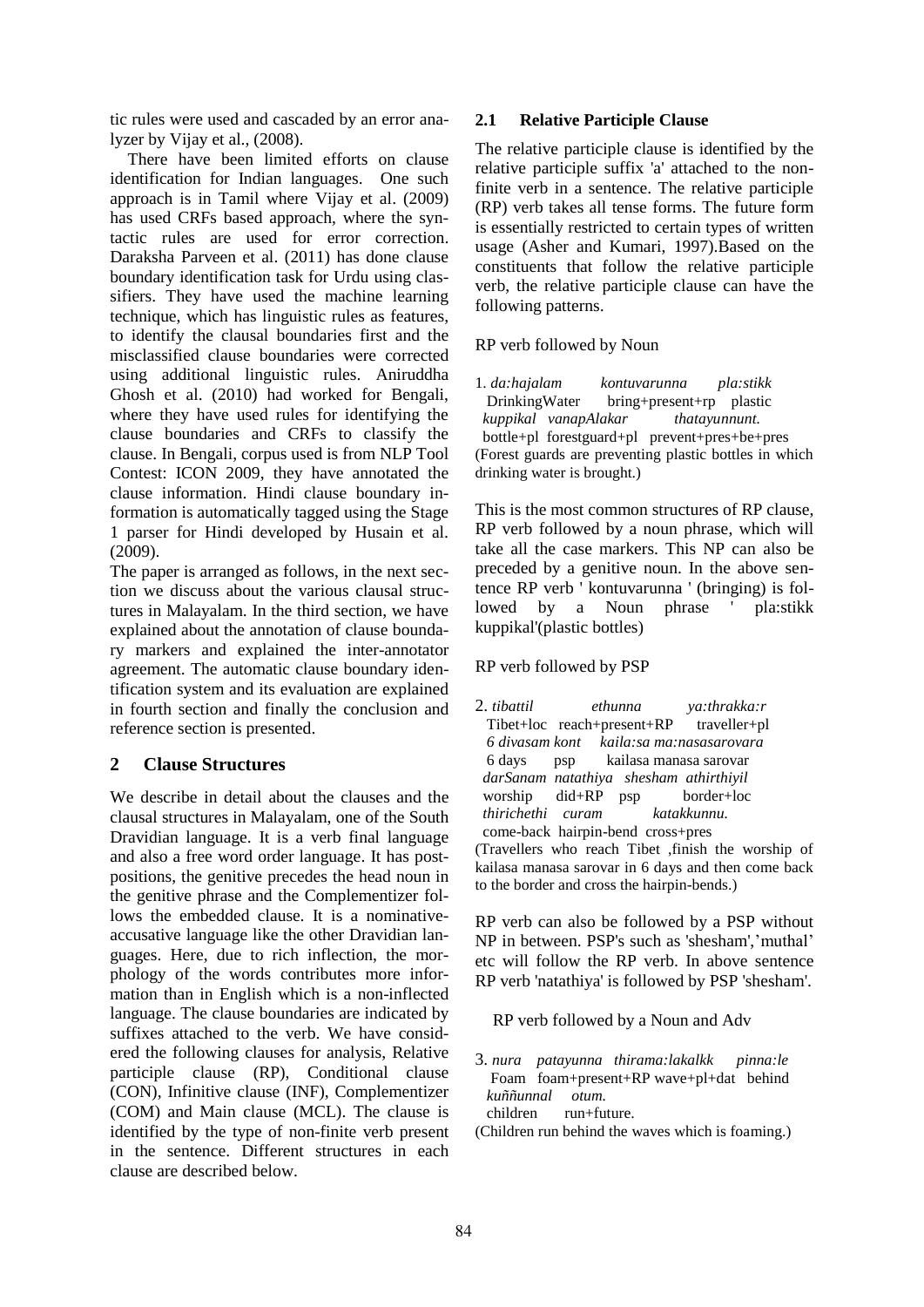In this structure of RP clause, RP verb is followed by a dative noun and an adverb. In the above given sentence ' patayunna ' is the RP verb followed by dative noun thiramalakalkk and adverb ' pinna:le '.

#### RP verb followed by a pronoun

4. *ra:vile kulakkatavil kulikka:n ettiyavar* morning pond bath+inf reach+RP+pron *oru bhīkarajīvi nataththunna puja kant*  one monster perform+RP worship see *bhayann a:lukale vilichukutti* frighten+past people call.

(In the morning those people who came to have a bath in the pond got frightened seeing one monster performing worship and they went and called others.)

The RP verb can be followed by a pronoun, similar to RP verb followed by NP. Here the pronoun can be agglutinated with the RP verb. In the above sentence ' ettiyavar ' (those who reached) is the RP verb followed by a 3 person plural epicene pronoun.

### **2.2 Infinitive Clause**

Infinitive (INF) verb does not take tense markers and the infinitive marker is 'a:n'. The infinitive clause in the sentence is identified using the infinitive verb.

5. *a:nakkuttannale ka:na:n e:rravum kututhal* Herds of Elephants see+INF utmost  *avasaram kittunna pradesam*  opportunity get+RP place  *añchuna:zhikathot vanama:nu* Anchuna:zhikathot is forest (Anchuna:zhikathot forest is the place where you get utmost opportunity to see herds of elephants.) Here the infinitive verb is ' ka:na:n ' ' to see '. INF+Inclusive marker

6. *ka:ppa:t gramaththilute ozhukunna* Kappat village+through(case) flow+past+RP  *korappuzhayilute bott sava:ri nataththa:num* korappuzha boat riding perform+RP+inc *ka:ylil po:kanum saukaryamunt* backwater go+RP+inc has facility (There is facility to do boat riding and also go to the backwaters in the korappuzha river flowing through kappat village.)

Here ' nataththa:num ' and ' po:kanum ' is the 2 Infinitive verbs.

### **2.3 Conditional Clause**

Conditional clause is identified by conditional (CON) verb. The suffixes for conditional verb are 'a:l'.

CON verbs take tense markers. It occurs in present, past and future tense.

7. *ivite ninnu 3 manikkur trekkin nataththiya:l* here from 3 hours trekking do+cond *varya:ttumottayil varaya:tukale*  Varayattumotta+loc Nilgiri tahr  *ka:na:m*  see+future+mod

(From here if we do trekking for 3 hours (we) can see Nilgiri tahr from Varayattumotta.)

The conditional verb is "nataththiya:l" with the suffix "a:l". Here the embedded clause is "ivite ninnu 3 manikkur trekkin nataththiya:l" "If we do trekking for 3 hours". Main clause is "varya:ttumottayil varaya:tukale ka:na:m " "can see Nilgiri tahr from Varayattumotta".

The addition of an emphatic particle 'ee' to a conditional form also occurs to express the concept of 'only if'.

8. *nurrant tha:ntiya parvathavantiyil* Century cross+past+RP mountain vehicle+loc *mala kayariya:le uutti ya:thra* hill climb+con+emphatic ooty trip *purnnamaku* fullfilled

(Your ooty trip will be fullfilled only if you climb the hill in the centuries old mountain train.)

Here ' kayariya:le ' is the conditional verb with the emphatic particle.

Unfulfilled conditions are marked using the suffix 'enkil'. (Asher and Kumari, 1997)

9. *i: varsśaththe rathhothsavam ka:nanamenkil* this year+acc chariot festival see-want+cond *navambar 8 muthal 16 vareyulla divasannalil* november 8 from 16 upto day+pl+loc *kalppa:ththi sandarsichcha:l mathi.* Kalppathi visit enough

(If u want to see the radhostav this year u can visit kalpathi from November 8 to 16. )

Here ' ka:nanamenkil' is the unfulfilled conditional verb.

# **2.4 Complementizer Clause**

'ennu' is the Complementizer (COM) marker in Malayalam, which is similar to 'that' in English. The Complementizer Clause can occur in three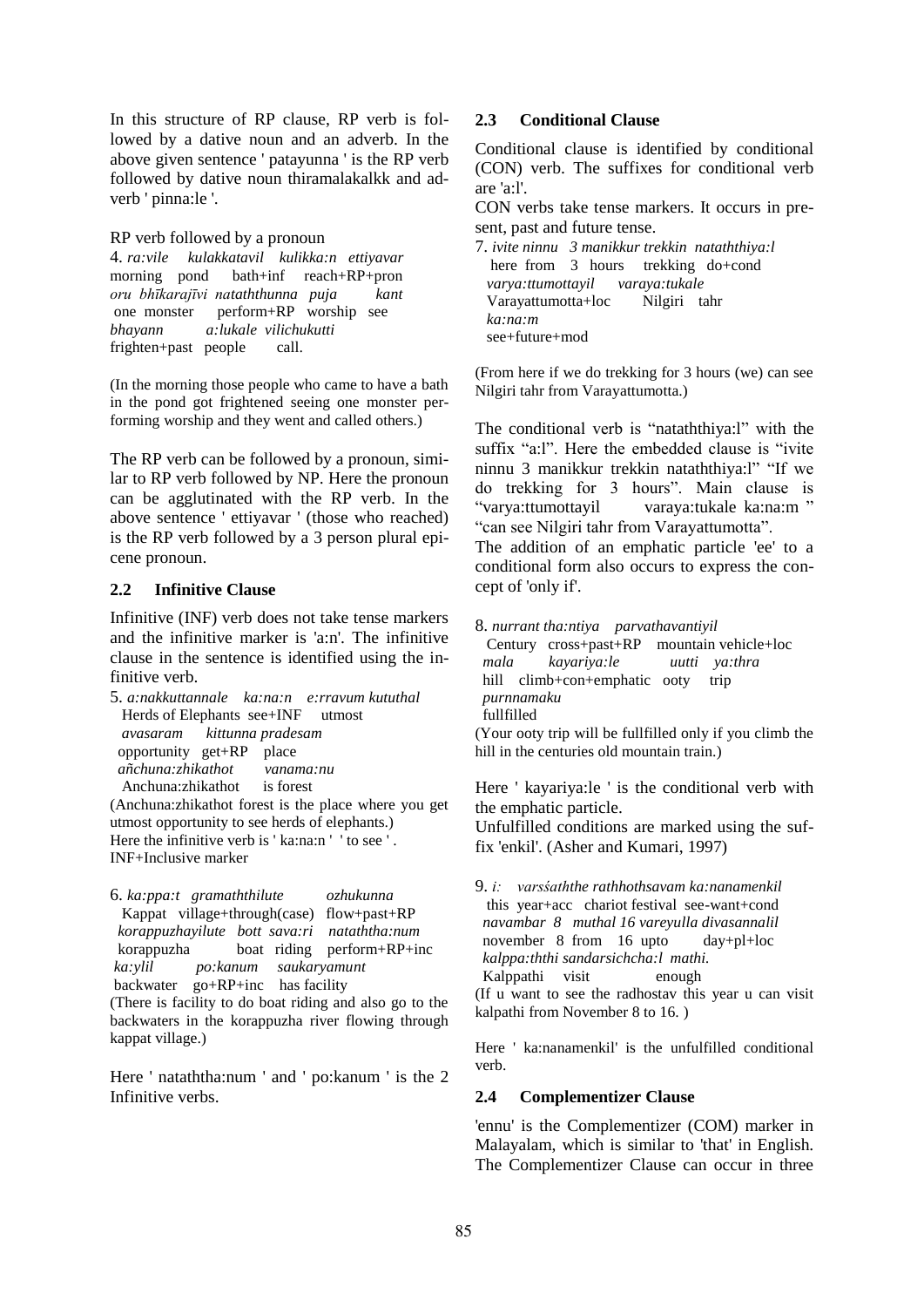different positions in a sentence. It can be before, after or within the main clause.

- 10. *ra:man varum enn kutti paraññu* Raman come+fut that child tell+past (The child told that Raman might come.)
- 11. *kutti paraññu ra:man varum enn.* Child tell+past raman come+fut that. (The child told that Raman might come.)
- 12. *kutti raaman varum ennu parannu.* child Raman come+fut that tell+past

(The child told that Raman might come.)

Out of the three the third form is most common in the tourism and health corpus which we had selected for annotation.

13. *ka:na:mpuzha ozhukiyirunna kanththur gramam* kanampuzha flowing+RP ka:nathur village *pinnīt kannur enna peril ariyappettu enn oru*  later Kannur name known that one *abhiprayam* opinion

 (There is an opinion that Kanathur village through which kanampuzha river was flowing later came to be known as Kannur.)

*"pinnīt kannur enna peril ariyappettu*" is the complementizer clause in the above sentence.

### **3 Annotation and Inter-annotator Agreement**

### **3.1 Corpus**

The clause tagged corpus used in the CoNLL Shared task 2001, is one of the first available corpus. In that corpus, they have used "S\*" to indicate clause start and "\*S" for indicating clause end. The corpus was presented in column format, which has word, part-of-speech, chunk and the clause boundary tags. In this style of annotation they had only marked the start and end of the clauses and the type of clause is not mentioned. In our tagging schema we have tagged the type of clauses as well as the start and end of the clause. We selected about 6415 tourism and 385 health corpus sentences from the Web and training set consisted of 5000 sentences from both the domains. Testing of the system was done with 401 unseen sentences from the tourism corpus.

### **3.2 Annotation**

The sentence boundaries were not given in the preprocessed data. We have identified relative participle clause, conditional clause, infinitive clause, complementizer and main clause. We have used the tags {RP} and {/RP} for RP clause start and end respectively. Similarly we have used the following tags to represent the start and end tags, {INF} and {/INF} for INF clause, {CON} and {/CON} for CON clause, {COM} and {/COM} for COM clause and {MCL} and {/MCL} for main clause.

| 14. <i>[CON]</i> ivite ninn 3 manikkur      |  |
|---------------------------------------------|--|
| here from 3 hours                           |  |
| trekkin nataththiya: $\frac{1}{\sqrt{CON}}$ |  |
| trekking do+cond                            |  |
| {MCL} varya:ttumottayil<br>varaya:tukale    |  |
| Nilgiri tahr<br>Varayattumotta+loc          |  |
| ka:na:m {/MCL}                              |  |
| see+future+mod                              |  |

(From here if we do trekking for 3 hours (we) can see Nilgiri tahr from Varayattumotta.)

Above example shows how the annotation is done using our schema.

#### **3.3 Inter- annotator Agreement**

We have measured the inter-annotators agreement as there could be ambiguity in identifying the start and end of clauses. Inter-annotator agreement is the degree of agreement among annotators. It is the percentage of judgments on which the two analysts agree when coding the same data independently. There are different statistics for different types of measurement. Some are joint-probability of agreement, Cohen's kappa and the related Fleiss' kappa, inter-rater correlation, concordance correlation coefficient, Cochran's Q test, intra-class correlation and Krippendorff's Alpha. We use Cohen's kappa as the agreement statistics. The kappa coefficient is generally regarded as the statistic of choice for measuring agreement on ratings made on a nominal scale. It is relatively easy to calculate, can be applied across a wide range of study designs, and has an extensive history of use. The kappa statistic k is a better measure of inter-annotator agreement which takes into account the effect of chance agreement (Ng et al., 1999).

 $k = (p_o - p_c)/(1-p_c)$ 

where  $p_0$  is agreement rate between two human annotators and  $p_c$  is chance agreement between two annotators. The results of kappa-like agreement measurements are interpreted in six categories as follows (Yalçınkaya et al., 2010). Kappa Score Agreement

| $\langle$ () | Less than chance agreement |
|--------------|----------------------------|
| $0.0 - 0.2$  | Slight agreement           |
| $0.2 - 0.4$  | Fair agreement             |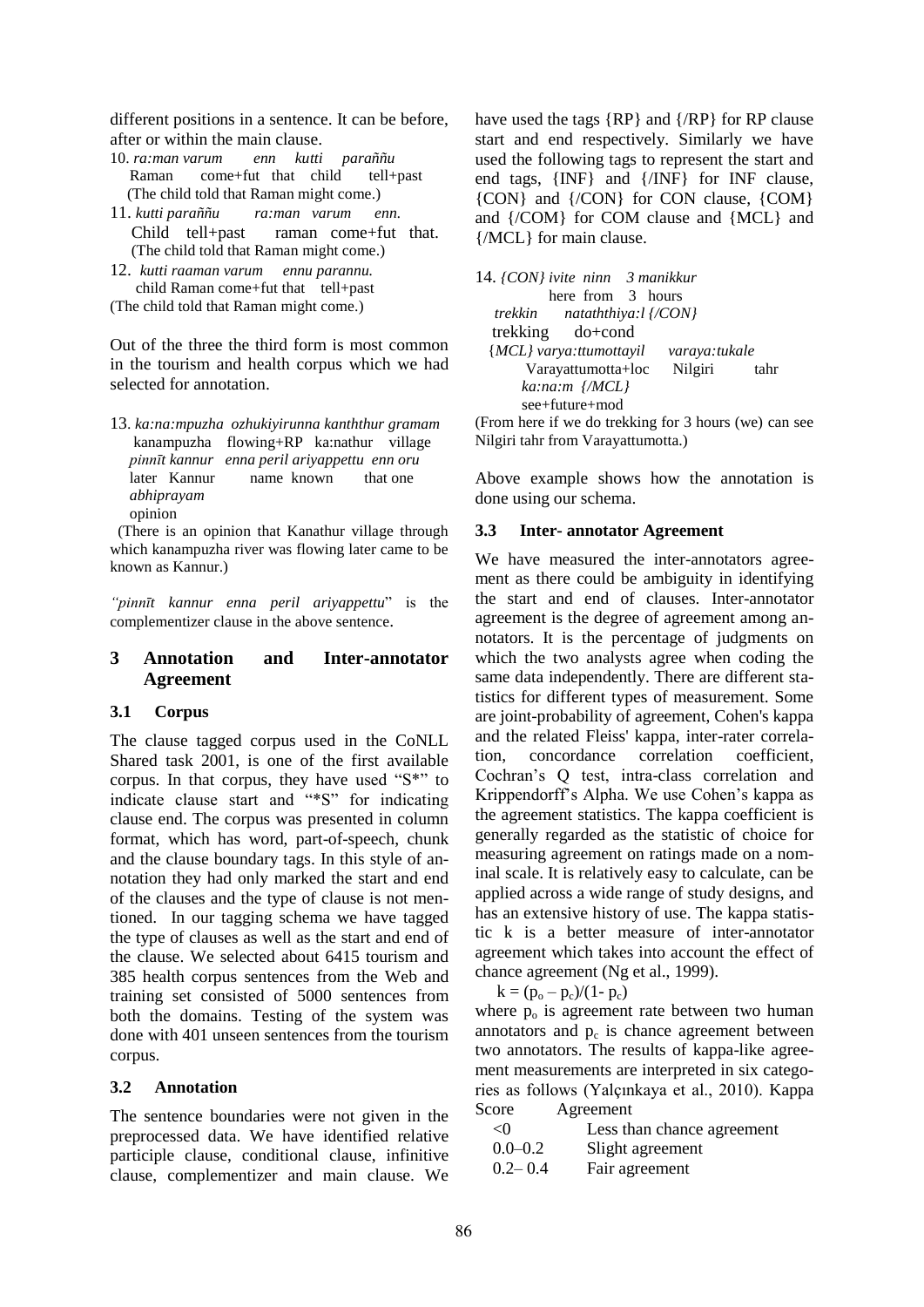0.4–0.6 Moderate agreement

0.6–0.8 Substantial agreement

>0.8 Almost perfect agreement

We calculated the kappa score for each clause start and end and are presented in the following table.

| <b>Clauses</b> | <b>Start</b> | End  |
|----------------|--------------|------|
| RP             | 0.89         | 0.82 |
| <b>CON</b>     |              |      |
| <b>COMP</b>    | 0.63         | 0.63 |
| <b>INF</b>     |              |      |
| MCL            | 0.84         | 0.89 |

Table 1. Kappa Score

As the clause end is actually identified during the clause boundary identification task the level of agreement between the annotators should be more for clause end. But when we see the RP clause the clause end agreement is low compared to clause start. The complementizer clause is having only substantial agreement. The overall kappa score is 0.87 that means it is almost perfect agreement between the annotators.

### **4 Automatic Clause Boundary Identifier**

We have used a hybrid method for identification of the clause boundaries, a machine learning method CRFs for the detection of the boundaries of the clause and the type of clause and linguistic rule based approach to correct the error made by the CRFs approach. The input sentences are preprocessed for sentence splitting, tokenizing, morphological analysis, part-of-speech tagging (POS) and chunking. The features are obtained from the linguistics analysis of the various types of clauses which are discussed in detail in section 4.2.The error analysis uses syntactic rules specific to certain constructions where there are difficulty in identifying the start or end by the ML method. In the following sections we give in detail both the approaches.

### **4.1 Conditional Random Fields (CRF)**

CRFs are an undirected graphical model. Here conditional probabilities of the output are maximized for given input sequence (Lafferty, 2001). This technique is used for various tasks in NLP.

**Learning:** Given a sample set X containing features  $\{X_1, \ldots, X_n\}$  along with the set of values for hidden labels Y i.e. clause boundaries

 ${Y_1, \ldots, Y_n}$ , learn the best possible potential functions.

 **Inference:** For a given word there is some new observable x, find the most likely clause boundary y\* for x, i.e. compute (exactly or approximately):

 $y^*$ =argmax  $_y P(y|x)$ 

Linear-chain CRFs thus define the conditional probability of a state sequence given as

$$
P_{\Lambda}(\mathbf{s}|\mathbf{o}) = \frac{1}{Z_{\mathbf{o}}}\exp\left(\sum_{t=1}^{T}\sum_{k=1}^{K}\lambda_k f_k(s_{t-1}, s_t, \mathbf{o}, t)\right),\,
$$

where  $Z_0$  a normalization factor over all state sequences, fk  $(s_{t-1}, s_t, o, t)$  – is an arbitrary feature function over its arguments, and  $\lambda_k$  (ranging from  $-\infty$ to $\infty$ ) is a learned weight for each feature function. A feature function may, for example, be defined to have value 0 in most cases, and have value 1 if and only if  $s_{t-1}$  is state #1 (which may have label OTHER), and  $s_t$  is state #2 (which may have START or END label),and the observation at position t in o is a relative pronoun or a conditional marker. Higher  $λ$  weights make their corresponding FSM transitions more likely, so the weight  $\lambda_k$  in the above example should be positive since the word appearing is any clause marker (such as conditional or relative clause marker) and it is likely to be the starting of a clause boundary. Here we have used CRF++ tool which is available on the web (Kudo, 2005).

#### **4.2 Features**

The performance of the machine leaning technique depends on the features used in learning. The features used in our approach are word, pos, chunk, morph information and the clause type information. The type of clause is determined by the suffix the non-finite verb takes and this is used as one of the features. The chunk boundaries are more important as a feature since most of the start and end boundaries of the clause matches with that of the chunk boundaries. Part-ofspeech information provides the context and definition of the words in a sentence.

Consider example 1

*da:hajalam kontuvarunna pla:stikk*  DrinkingWater bring+present+rp plastic *kuppikal vanapAlakar thatayunnunt.* bottle+pl forestguard+pl prevent+pres+be+pres (Forest guards are preventing plastic bottles in which drinking water is brought.)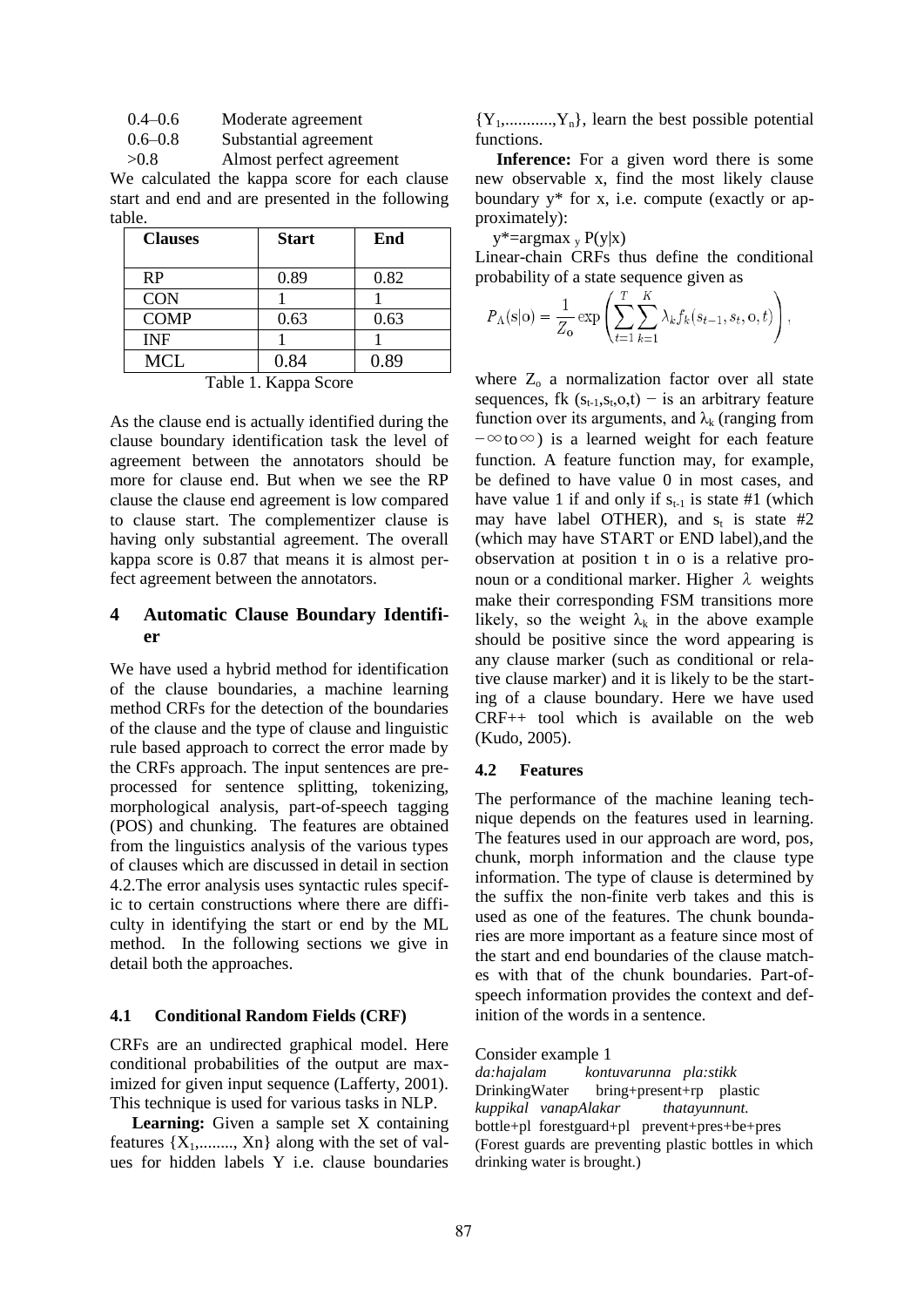In the above clause tagged sentence the word "kontuvarunna" is the RP verb and its POS is VM and chunk information is B-VGNF and morph information is v+rp. These information is used by the ML approach to learn the patterns.

### **4.3 Error Analyzer**

The error analyzer module is used for detecting the erroneous clause boundary markings done by CRFs module. For example consider the below given sentence.

15. *athinu sesśam athuvare uuzham kaththu* after that till then opportunity wait *nilkkunna komarannalum janannalum onnichch*  stand+RP komaram+pl and people+pl together  *a:vesalahariyote dikkukal muzhannunna*  excitement in all directions echoing+RP *tharaththil marankampu kont ksśethraththinre oot* kind wooden stick with temple bell-metal *meñña melkkurayil atichchu kont munnu*  thatched+RP upper roof beating psp three  *pravasyam valamvekkunnu* times rounds

 (After that those komarams and people waiting for an opportunity together in excitement, rounds the temple 3 times while beating the bell-metal thatched upper roof with a wooden stick in an echoing sound .)

From the output generated for the above sentence it was noticed that RP clause ending was not marked at *"athinu sesśam athuvare uuzham kaththu nilkkunna komarannalum"* and RP start was not marked at "*janannalum onnichch a:vesalahariyote dikkukal muzhannunna tharaththil"*. For detecting the errors, the training data (gold standard data) itself is given as test data to CRFs system. The erroneous clause boundary marked sentences which are filtered out by the error analyzer module are further analysed using linguistic rules. The error patterns derived by processing the gold standard data are compared with the output of the CRFs module to detect the incorrect clause boundaries marked by the CRFs module.

# **4.4 Grammatical Rules**

The rules are used to treat the erroneous clause boundary markings done in the CRFs module. The rules are used to identify the unidentified clause boundaries in the given sentences. It actually fine tunes the CRFs output. The grammatical rules used in the clause boundary identification work are as follows.

To get the relative participle clause boundary

If the current token is a PSP, the previous is a RP verb then current PSP is the probable RP clause end.

### $-1$  VM $+RP$

0 PSP=1 RP clause end

If the current token is NP and the previous one was a relative participle verb and if the next token is not a PSP then the current token becomes the RP clause end.

-1 VM+RP

0 NP RP clause end

To get the conditional clause boundary If the current verb has a conditional marking suffix, then the current verb is marked for probable conditional clause end.

 $0 \text{ VM} + \text{CON} = 1$  CON clause end To get the infinitive clause boundary

If the current verb has the infinitive suffix then the current verb is marked for probable infinitive clause end.

 $0 \text{ VM} + \text{INF} = 1$  INF clause end To get the complementizer clause boundary end If the current word is a complementizer "ennu ", the previous word is a finite verb followed by a noun phrase. The COM clause end boundary is marked.

- -1 VGF
- 0 Complementizer=1 COM clause end 1 NP

Once these rules are run, the probable clause start positions are marked based on the probable clause ends marked.

For the example 14 when Boolean entries which obey the linguistic rules was given as a column in training data the output was free of errors.

# **4.5 Evaluation and Discussion**

There were 358 relative participle clauses, 36 conditional clauses, 7 complementizer clauses and 264 main clauses in the testing sentences. We measured the performance in terms of precision and recall and F-measure, where precision is the number of correctly recognized clauses to the number of clauses marked in the output, recall is the number of correctly recognized clauses to the number of clauses and F-measure is the weighted harmonic mean of precision and recall.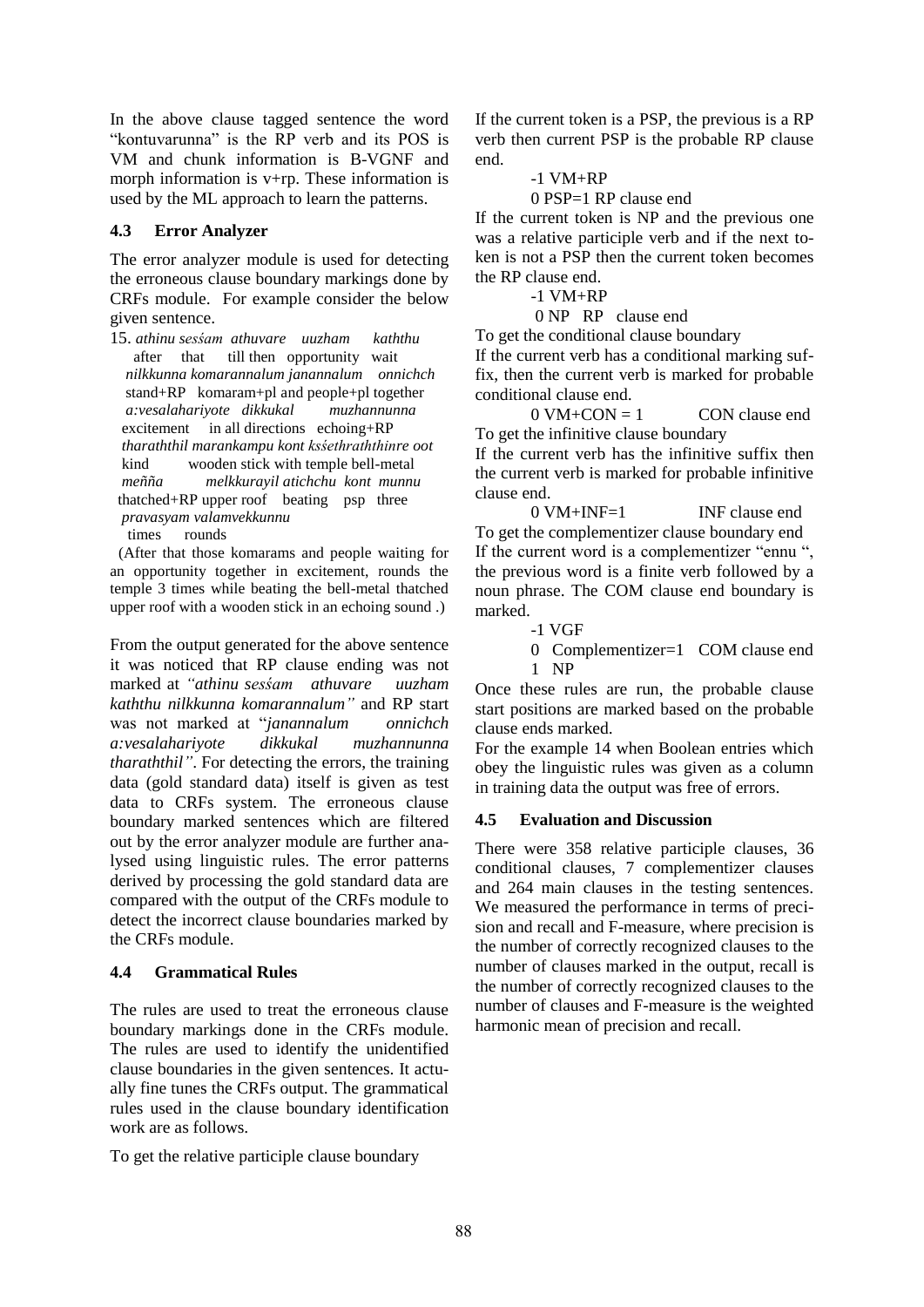| <b>Clauses</b>   | <b>Recall</b> | <b>Precision</b> | $F -$   |
|------------------|---------------|------------------|---------|
|                  |               |                  | measure |
| RP open          | 96.65         | 89.87            | 93.14   |
| RP close         | 69.51         | 73.1             | 71.3    |
| CON open         | 54.3          | 100              | 70.4    |
| CON close        | 80.6          | 100              | 89.26   |
| MCL open         | 58.46         | 52.77            | 55.47   |
| MCL close        | 90.9          | 89.22            | 90.05   |
| INF open         | 33.33         | 40               | 36.36   |
| <b>INF</b> close | 66.67         | 80               | 72.73   |
| COM open         | 57            | 100              | 72.6    |
| COM close        | 100           | 100              | 100     |

Table 2. Performance of the system

On analyzing the performance tables, it is clear that the propagation of errors from the prior modules affect the performance, as this identification tasks requires all the three analysis, morph analysis, POS and chunk information to be correct, to introduce the tag at the correct chunk. Consider example below

| 16. thotine                                |                 | kavachchuvaykkunna |                            |  |
|--------------------------------------------|-----------------|--------------------|----------------------------|--|
| Stream+acc                                 |                 | $straddle+pres+RP$ |                            |  |
| cheriya palam                              |                 |                    | katann valaththott thiriññ |  |
| small bridge                               | $\overline{20}$ | right              | turn                       |  |
| kayariya:l irumpunnikkara vare nattu vazhi |                 |                    |                            |  |
| Ascend+cond irumpoonnikkara till land      |                 |                    |                            |  |

(If you turn right and ascend through the small bridge straddling through the stream there is land till irumpunnikkara.)

Here there is an RP clause followed by a conditional and main clause. But the output of the system tags RP clause properly, but the Conditional clause start is not marked properly.

17. *annu rajkumari parañña kathhakal* That day princess tell+past+RP stories *kett pamp pirrenn thirichchupoyennan aithihyam* listen snake next day went back history (The history is that the snake went back after hearing the story told by the princess.)

In such type of sentence formation the RP clause end was not properly marked.

# **5 Conclusion**

In this paper, we have discussed about some clausal structures in Malayalam, described about annotation of clause boundaries in Malayalam sentences. Finally we have explained about the automatic clause boundary identifier using CRFs. We have discussed about the factors affecting the identification task. The system can be further improved with more rules.

### **References**

, A. and Uria, L. 2008. Chunk and clause identification for Basque by filtering and ranking with perceptrons. *In Proceedings of SEPLN*.

- Aniruddha Ghosh, Amitava Das and Sivaji Bandyopadhyay. 2010. Clause Identification and Classification in Bengali. In *Proceedings of the 1st Workshop on South and Southeast Asian Natural Language Processing (WSSANLP, 23rd International Conference on Computational Linguistics (COLING)*, Beijing, 17-25.
- A. McCallum and Wei Li. 2003. Early Results for Named Entity Recognition with Conditional Random Fields, Feature Induction and Web Enhanced Lexicons. In *Proceedings of CoNLL-2003*, Edmonton Canada, pp. 188–191.
- Antonio. Molina and Ferran. Pla. 2001. Clause Detection using HMM. In *Proceedings of CoNLL-2001*, Toulouse, France.
- Constantin Orasan. 2000. A hybrid method for clause splitting. In *Proceedings of ACIDCA 2000 Corpora Processing*, Monastir, Tunisia, pp. 129 – 134.
- D. Parveen, A. Ansari, and R.Sanyal. 2011.Clause Boundary Identification using Clause Markers and Classifier in Urdu Language,*12th International Conference on Intelligent Text Processing and Computational Linguistics CICLing*.
- Eva Ejerhed. 1988. Finding Clauses in Unrestricted Text by Finitary and Stochastic Methods.In *Proceedings of the 2nd Conference on Applied Natural Language Processing*, Austin Texas, pp. 219-227.
- Erik F. Tjong Kim Sang and Herv`e D`ejean. 2001. Introduction to the CoNLL-2001 shared task: clause identification. In *Proceedings of the 2001 workshop on Computational Natural Language Learning.* Toulouse, France.
- Fei Sha and Fernando Pereira. 2003. Shallow parsing with conditional random fields. In *Proceedings of HLT-NAACL03*. pp. 213–220.
- Georgiana Puscasu. 2004. A Multilingual Method for Clause Splitting. In *proceedings of the 7th Annual Colloquium for the UK Special Interest Group for Computational Linguistics*. Birmingham, UK. pp. 199-206.
- H.T. Ng, C.Y., Lim, S.K., Foo. 1999. A Case Study on Inter-Annotator Agreement for Word Sense Disambiguation. In *Proceedings of the {ACL} {SIGLEX} Workshop on Standardizing Lexical Resources {(SIGLEX99)}*. Maryland. pp. 9-13.